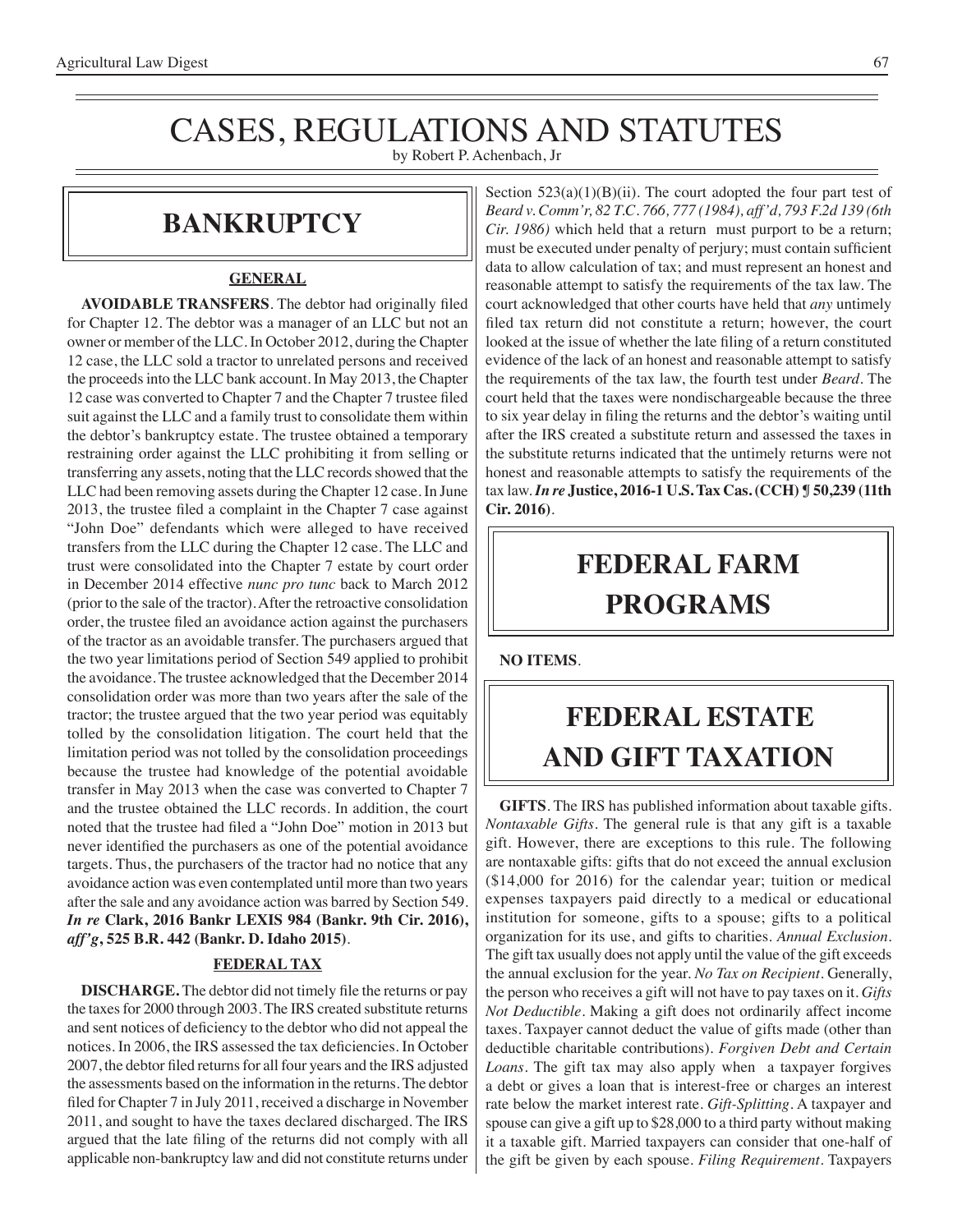must file Form 709, *United States Gift (and Generation-Skipping Transfer) Tax Return*, if any of the following apply: the taxpayer gave gifts to at least one person (other than a spouse) that amount to more than the annual exclusion for the year; the taxpayer and spouse are splitting a gift, even if half of the split gift is less than the annual exclusion; the taxpayer gave someone (other than a spouse) a gift of a future interest that the donee cannot actually possess, enjoy, or from which they will receive income later; or the taxpayer gave a spouse an interest in property that will terminate due to a future event. For more information, see Publication 559, *Survivors, Executors, and Administrators*. **IRS Tax Tip 2016-57**.

A Chief Counsel Advice letter discusses the statute of limitations on assessments of gift tax for gifts that are understated on the return for the year of the gift and understated on subsequent returns in later years. I.R.C. § 6501(c)(9) provides for an unlimited period for assessment of tax on understated gifts on returns for the year of the gift. Treas. Reg.  $\S 301.6501(c) - 1(f)$  provides that: "If a transfer of property … is not adequately disclosed on a gift tax return … or in a statement attached to the return, filed for the calendar year period in which the transfer occurs, then any gift tax imposed … on the transfer may be assessed … at any time." However, in subsequent years, the original understated gift is listed as part of the calculation of the subsequent gifts. The CCA ruled that the subsequent understatement of the original gift on later returns does not have an unlimited assessment period but is subject to the three year limitation period of I.R.C. § 6501(a). The IRS noted that the six-year limitation period for substantial omissions in I.R.C. §  $6501(e)(2)$  will not extend the limitation period for gift tax returns whose only defect is underreported prior year gifts, because the language "if the taxpayer omits from … the total amount of the gifts made during the period for which the return was filed " also refers to the current-year gifts; gift tax returns are annual returns, even if the taxpayer is required to report prior year gifts and to properly use those when calculating the tax on the current year gifts. However, the ruling also notes that the exceptions for false or fraudulent returns with intent to evade tax, I.R.C.  $\S 6501(c)(1)$ and willful attempts to defeat or evade tax, I.R.C.  $\S$  6501(c)(2) also provide an unlimited assessment period which are not subject to limitation of assessments on subsequent gift tax returns. **CCA 201614036, March 10, 2016**.

The grantor created an irrevocable trust, for the benefit of the grantor and the other beneficiaries. During the grantor's lifetime, the corporate trustee must distribute such amounts of net income and principal to any of the beneficiaries as directed by a distribution committee and/or the grantor, as follows: (1) At any time, the trustee, pursuant to the direction of a majority of the distribution committee, with the written consent of the grantor, shall distribute to any of the beneficiaries such amounts of the net income or principal of the trust. (2) At any time, the trustee, pursuant to the direction of all distribution committee members, shall distribute to the beneficiaries such amounts of the net income. (3) At any time, the trustee, shall distribute to any of the beneficiaries, other than the grantor, all or any portion of the principal of the trust directly for the health, education, maintenance, or support of the beneficiaries as directed by the grantor. The grantor's exercise of grantor's distribution power shall be exercisable in a nonfiduciary capacity.

The distribution committee may direct that distributions be made equally or unequally and to or for the benefit of any one or more of the beneficiaries to the exclusion of others. Any net income not distributed by the trustee will be accumulated and added to principal. The trust provides that at all times there must be at least two members of the distribution committee. If at any time there are fewer than two individuals serving on the distribution committee, then the distribution committee shall be deemed not to exist. The grantor shall not serve as a member of the distribution committee. The distribution committee shall consist of two adults other than the grantor who are also beneficiaries. The distribution committee members also act in a nonfiduciary capacity. A vacancy on the distribution committee must be filled in the following order: the grantor's father, the grantor's son, and the grantor's daughter. Upon the grantor's death, the trust shall terminate and the remaining balance of the trust shall be distributed to or for the benefit of any person, other than the grantor's estate, the grantor's creditors, or the creditors of the grantor's estate, as the grantor may appoint by will. In default of the exercise of this limited power to appoint by the grantor, the balance of trust property will be divided into equal shares and distributed either outright or in trust to or for the grantor's named individuals.

The IRS ruled that the contribution of property to the trust was not a completed gift; any distribution by the committee to the grantor was a return of property and not a gift; any distribution by the committee to a beneficiary was not a gift by a member of the committee; any distribution to a beneficiary was a completed gift by the grantor; and at the grantor's death, the grantor's interest in the trust was included in the grantor's estate but not the estate of any committee member. **Ltr. Rul. 201613007, Dec. 4, 2015; Ltr. Rul. 201614006, Dec. 4, 2015; Ltr. Rul. 201614007, Dec. 4, 2015; Ltr. Rul. 201614008, Dec. 4, 2015**.

**PORTABILITY**. The decedent died, survived by a spouse, on a date after the effective date of the amendment of I.R.C. § 2010(c), which provides for portability of a "deceased spousal unused exclusion" (DSUE) amount to a surviving spouse. To obtain the benefit of portability of the decedent's DSUE amount to the spouse, the decedent's estate was required to file Form 706, *United States Estate (and Generation-Skipping Transfer) Tax Return*, on or before the date that is 9 months after the decedent's date of death or the last day of the period covered by an extension. The decedent's estate did not file a timely Form 706 to make the portability election. The estate discovered its failure to elect portability after the due date for making the election. The spouse, as executrix of the decedent's estate, represented that the value of the decedent's gross estate is less than the basic exclusion amount in the year of the decedent's death and that during the decedent's lifetime, the decedent made no taxable gifts. The spouse requested an extension of time pursuant to Treas. Reg. § 301.9100-3 to elect portability of the decedent's DSUE amount pursuant to I.R.C.  $\S$  2010(c)(5)(A). The IRS granted the estate an extension of time to file Form 706 with the election. **Ltr. Rul. 201613006, Nov. 13, 2015; Ltr. Rul. 201613010, Dec. 7, 2015, Ltr. Rul. 201613011, Dec. 2, 2015; Ltr. Rul. 201614005, Nov. 16, 2015.**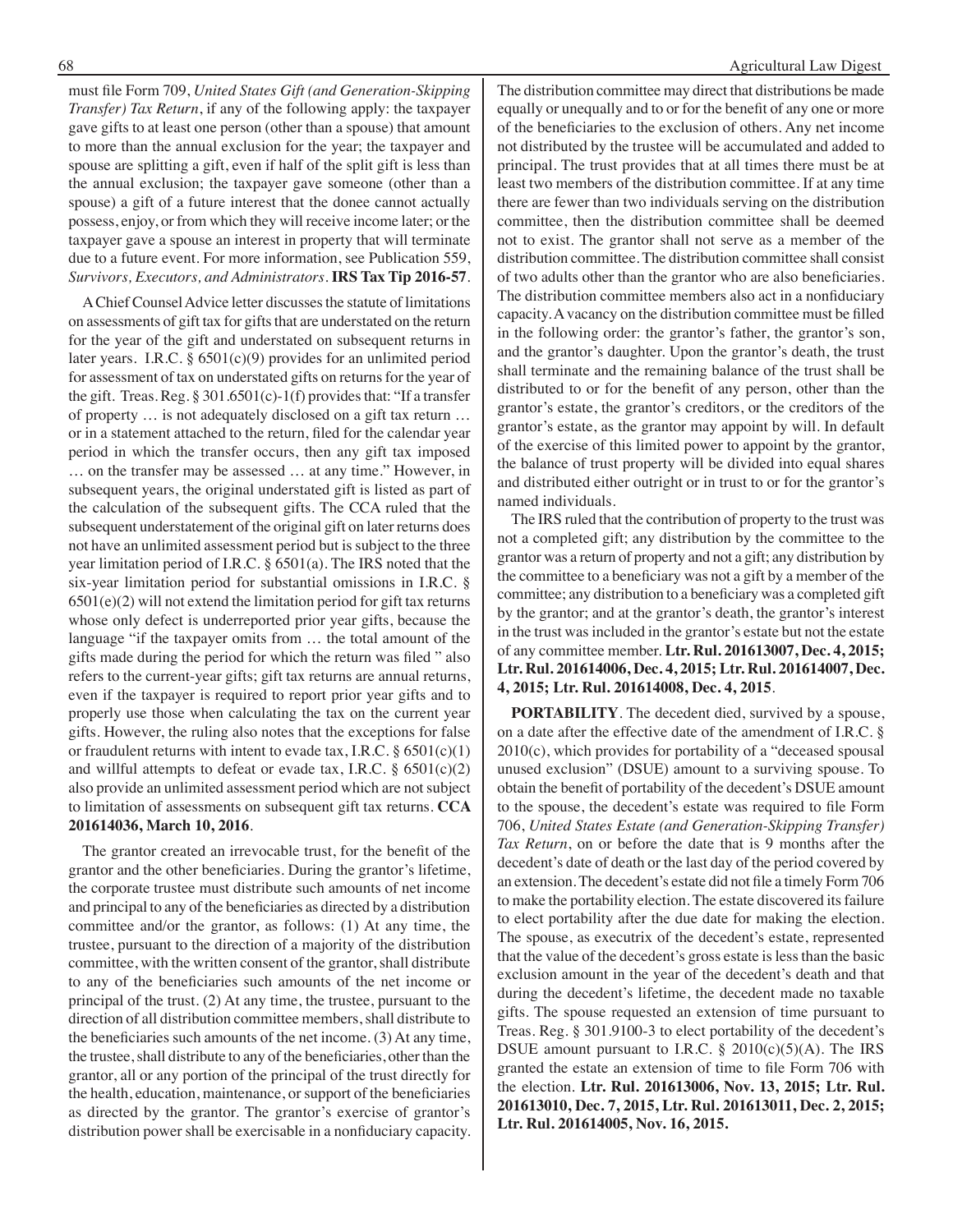### **federal income taxation**

**ACCOUNTING METHOD**. A taxpayer made an automatic change for its taxable year beginning Jan. 1, 2014, under Section 10.11(3)(a)(i) of *Rev. Proc. 2015-14, 2015-1 C.B 450,* to deduct non-incidental materials and supplies in the taxable year they are used or consumed in accordance with Treas. Reg. §§ 1.162- 3(a)(1) and (c)(1). Under section 10.11(6)(b)(i) of *Rev. Proc. 2015-14*, the taxpayer calculated its I.R.C. § 481(a) adjustment taking into account only amounts paid or incurred in taxable years beginning on or after Jan. 1, 2014. In a Chief Counsel Advice letter, the IRS discussed the issue of, for costs paid or incurred by the taxpayer in taxable years beginning *prior* to Jan. 1, 2014, whether an auditor can examine or change the taxpayer's method of accounting for non-incidental materials and supplies that were deducted when paid or incurred by the taxpayer to the correct method of deducting those items when they were used or consumed in the taxpayer's operations. The IRS ruled that the taxpayer has audit protection for the costs of non-incidental materials and supplies paid or incurred prior to Jan. 1, 2014. The IRS reasoned that Section 8.01 of *Rev. Proc. 2015-13, 2015-1 C.B. 419*, provides that, except as otherwise provided in Section 8.02 of *Rev. Proc. 2015-13*, when a taxpayer timely files a Form 3115, the IRS will not require the taxpayer to change its method of accounting for the same item for a taxable year prior to the requested year of change. **CCA 201614037, March 15, 2016**.

**AMERICAN OPPORTUNITY CREDIT**. The taxpayer attended college in 2011 and 2012 and paid the spring 2012 semester tuition on December 18, 2011 even though payment was not due until January 25, 2012. On the taxpayer's 2012 income tax return, the taxpayer claimed an American Opportunity Credit of \$2500 for the spring 2012 tuition, including Form 8863, *Education Credits (American Opportunity and Lifetime Learning Credits)*, with the return. The college did not issue a Form 1098-T, *Tuition Statement*, for 2012 and the IRS disallowed the credit for 2012. Under Treas. Reg. § 1.25A-5(e)(1), the American Opportunity Tax Credit is allowed "only for payments of qualified tuition and related expenses for an academic period beginning in the same taxable year as the year the payment is made." The court held that, because the taxpayer used a calender-based tax year, the payment of the tuition in 2011 prohibited the claiming of the credit in 2012 for that payment. **McCarville v. Comm'r, T.C. Summary Op. 2016-14**.

**BUSINESS EXPENSES**. The taxpayer owned two businesses operated as sole proprietorships, a tax return preparation business and a restaurant. The taxpayer filed an untimely return for 2008 and claimed deductions for the expenses associated with the restaurant but had no receipts or other records of the payment of the expenses. The taxpayer claimed that a former friend who kept the records had taken them when the friend left the restaurant. The taxpayer presented testimony about the operation of the business and explained that most of the bills were paid with cash but the taxpayer did present a newspaper ad to show the advertising costs

and the lease for the building to support the rent deduction. The court held that the rent expenses, the wages for the cook and a portion of the advertising expenses were allowed as deductions. **Arizaga v. Comm'r, T.C. Memo. 2016-57**.

#### **CORPORATIONS**

BUILT-IN LOSSES. The IRS has adopted as final regulations under I.R.C.  $\S § 334(b)(1)(B)$  and  $362(e)(1)$ . The regulations apply to certain nonrecognition transfers of loss property to corporations that are subject to federal income tax and affect the corporation's receiving the loss property. The regulations provide a framework for identifying importation property and determining whether the transfer of the property is a transaction subject to the anti-loss importation provisions. **81 Fed. Reg. 17066 (March 28, 2016)**.

**DEPRECIATION**. The IRS has issued tables detailing the (1) limitations on depreciation deductions for owners of passenger automobiles (and for trucks and vans) first placed in service during calendar year 2016 and (2) the amounts to be included in income by lessees of passenger automobiles first leased during calendar year 2016.

For passenger automobiles placed in service in 2016 the depreciation limitations are as follows:

| Tax Year | Amount |
|----------|--------|
|          |        |
|          |        |
|          |        |
|          |        |
|          |        |

For trucks and vans placed in service in 2016 the depreciation limitations are as follows:

| Tax Year | Amount |
|----------|--------|
|          |        |
|          |        |
|          |        |
|          |        |

The procedure also provides revised tables of depreciation limitations and lessee inclusion amounts for passenger automobiles that were first placed in service or first leased by the taxpayer, respectively, during 2016 and to which the 50 percent additional first year depreciation deduction under I.R.C. § 168(k) (1)(A) applies as extended by the Protecting Americans from Tax Hikes Act of 2015, Pub. L. No. 114-113, § 143(a), 128 Stat. 4010 (2014).

For passenger automobiles placed in service in 2016 for which the additional first year depreciation deduction applies, the depreciation limitations are as follows:

| Tax Year | Amount |
|----------|--------|
|          |        |
|          |        |
|          |        |
|          |        |

For trucks and vans placed in service in 2016 for which the additional first year depreciation deduction applies, the depreciation limitations are as follows:

| Tax Year | Amount |
|----------|--------|
|          |        |
|          |        |
|          |        |
|          |        |

For leased passenger automobiles, I.R.C. § 280F(c) requires a reduction in the deduction allowed to the lessee of the passenger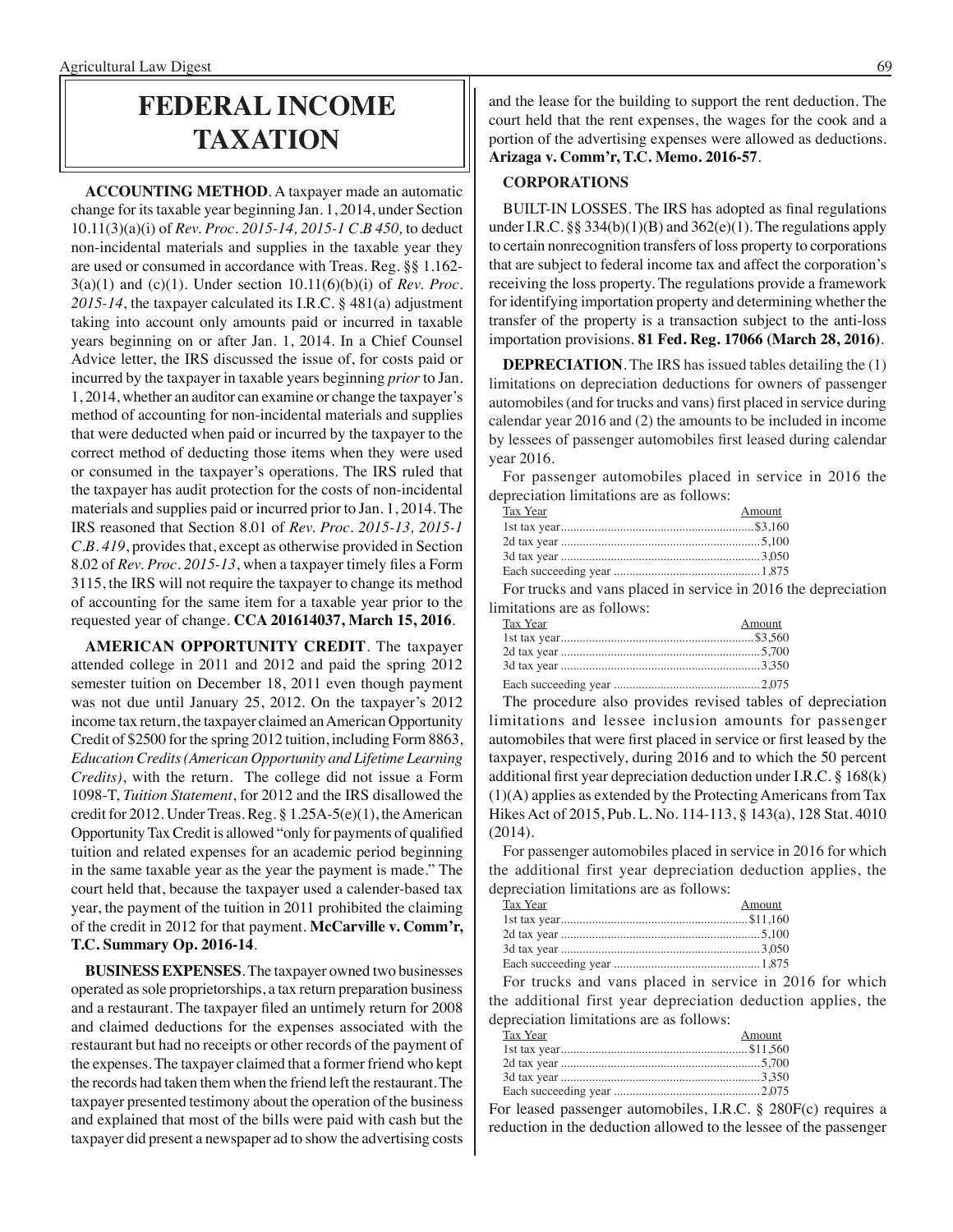automobile. The reduction must be substantially equivalent to the limitations on the depreciation deductions imposed on owners of passenger automobiles. Under Treas. Reg. § 1.280F-7(a), this reduction requires a lessee to include in gross income an inclusion amount determined by applying a formula to the amount obtained from tables included in the revenue procedure. The revenue procedure includes tables showing the inclusion amounts for a range of fair market values for each taxable year after the passenger automobile is first leased.

*2015 amounts revised*. For passenger automobiles (that are not trucks or vans) placed in service by the taxpayer in calendar year 2015 for which the I.R.C. § 168(k) additional first year depreciation deduction applies, the revenue procedure contains the revised dollar amount of the depreciation limitations for each taxable year. For trucks or vans placed in service by the taxpayer in calendar year 2015 for which the I.R.C. § 168(k) additional first year depreciation deduction applies, the revenue procedure contains the revised dollar amount of the depreciation limitations for each taxable year. If the I.R.C. § 168(k) additional first year depreciation deduction does not apply to a passenger automobile placed in service by the taxpayer in calendar year 2015, the depreciation limitations for each taxable year in *Rev. Proc. 2015-19, 2015-1 C.B. 656* apply. **Rev. Proc. 2016-23, I.R.B. 2016-16**.

**EMPLOYEE BUSINESS EXPENSES**. If a taxpayer paid for work-related expenses out of the taxpayer's own pocket, the taxpayer may be able to deduct those costs. In most cases, taxpayers can claim allowable expenses if they itemize on IRS Schedule A, *Itemized Deductions*. Taxpayers can deduct the amount that is more than two percent of their adjusted gross income. *Ordinary and Necessary*. A taxpayer can only deduct unreimbursed expenses that are ordinary and necessary to the taxpayer's work as an employee. An ordinary expense is one that is common and accepted in the industry. A necessary expense is one that is appropriate and helpful to the business. *Expense Examples*. Some costs that may be deductible include: required work clothes or uniforms not appropriate for everyday use; supplies and tools used on the job; business use of a car; business meals and entertainment; business travel away from home; business use of the taxpayer's home; and work-related education costs. This list is not all-inclusive. Special rules apply if an employer reimburses the taxpayer for expenses. To learn more, check out Publication 529, *Miscellaneous Deductions*. You should also refer to Publication 463, Travel, Entertainment, Gift and Car Expenses. *Forms to Use*. In most cases, taxpayers report expenses on Form 2106 or Form 2106-EZ. After figuring the allowable expenses, a taxpayer lists the total on Schedule A as a miscellaneous deduction. *Educator Expenses*. If taxpayers who are K-12 teachers may be able to deduct up to \$250 of certain expenses paid in 2015. These may include books, supplies, equipment and other materials used in the classroom. Taxpayers claim this deduction as an adjustment on the return, rather than an itemized deduction. For more on this topic see Publication 529. *Keep Records*. Taxpayers must keep records to prove the expenses deducted. For what records to keep, see Publication 17, *Your Federal Income Tax*. **IRS Tax Tip 2016-50**.

**EXCISE TAX ON HIGHWAY VEHICLES**. The IRS has issued proposed regulations relating to the excise taxes imposed on the sale of highway tractors, trailers, trucks, and tires; the use of heavy vehicles on the highway; and the definition of highway vehicle related to these and other taxes. The proposed regulations reflect legislative changes and court decisions regarding these topics. The proposed regulations affect manufacturers, producers, importers, dealers, retailers, and users of certain highway tractors, trailers, trucks, and tires. The proposed regulations define a highway vehicle as any self-propelled vehicle, or any truck trailer or semitrailer, designed to perform a function of transporting a load over public highways. The proposed regulations also provide exceptions for specified mobile machinery, off-highway vehicles, and non-transportation trailers and semitrailers for purposes of the tax on the sale of heavy vehicles, the highway use tax, and the credits and payments allowed for certain nontaxable uses. The exception for mobile machinery restates I.R.C. § 4053(8) and the exceptions for off-highway vehicles and non-transportation trailers and semitrailers restate I.R.C.  $\S 7701(a)(48)(A)$  and (B). **81 Fed. Reg. 18544 (March 31, 2016)**.

**FOREIGN INCOME**. The IRS has published information about taxation of income from a foreign source to a U.S. citizen or resident who worked abroad. *Report Worldwide Income*. By law, U.S. citizens and residents must report their worldwide income. This includes income from foreign trusts and foreign bank and securities accounts. *File Required Tax Forms*. Taxpayers may need to file Schedule B, *Interest and Ordinary Dividends*, with the U.S. tax return. Taxpayers may also need to file Form 8938, *Statement of Specified Foreign Financial Assets*. In some cases, taxpayers may need to file FinCEN Form 114, *Report of Foreign Bank and Financial Accounts*. *Review the Foreign Earned Income Exclusion.* If a taxpayer lives and works abroad, the taxpayer may be able to claim the foreign earned income exclusion. If the taxpayer qualifies, the taxpayer does not pay tax on up to \$100,800 of wages and other foreign earned income in 2015. See Form 2555, *Foreign Earned Income*, or Form 2555-EZ, *Foreign Earned Income Exclusion*, for more details. *Don't Overlook Credits and Deductions*. Taxpayers may be able to take a tax credit or a deduction for income taxes paid to a foreign country. These benefits can reduce taxes if both countries tax the same income. *Additional Child Tax Credit*. Taxpayers cannot claim the additional child tax credit if they file Form 2555, *Foreign Earned Income*, or 2555-EZ, *Foreign Earned Income Exclusion*. *Tax Filing Extension is Available*. If the taxpayer lives outside the U.S. and cannot file a tax return by the April 18, 2016 due date, the taxpayer may qualify for an automatic two-month extension until June 15, 2016. This extension also applies to those serving in the U.S. military abroad. Taxpayers will need to attach a statement to the tax return explaining why they qualify for the extension. **IRS Tax Tip 2016-49**.

**IRA**. The taxpayers were husband and wife and the husband had owned an interest in a pension fund through the husband's employer. The husband terminated that employment and transferred the pension funds to an IRA owned by the taxpayers in a tax-free rollover. The taxpayers used the funds in the IRA to purchase the stock of a new C corporation formed by the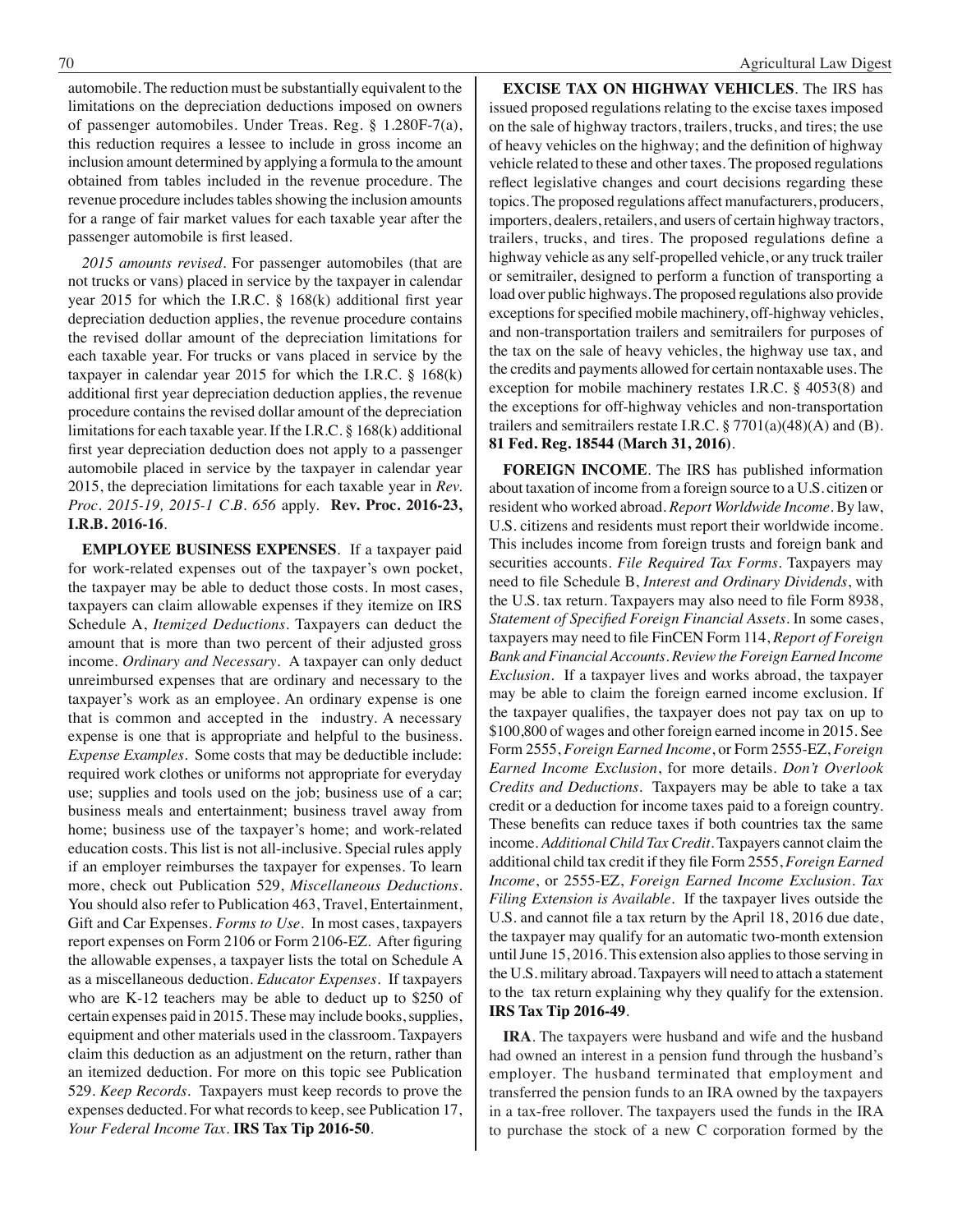taxpayers. The corporation in turn purchased another existing business. A portion of the purchase price was from funds in the taxpayers' personal bank accounts and a promissory note to the seller. The promissory note was secured by the new business assets and a personal guarantee from the taxpayers. The taxpayers reported the pension plan distributions on their return and disclosed that the funds were rolled over to the IRAs but did not disclose the purchase of the business nor the personal guarantees of the promissory note. Under I.R.C. § 4975(c)(1)(B), a prohibited transaction includes the lending of money or extension of credit between an IRA and a disqualified person, which includes the IRA owner who retains discretionary control over the investments in an IRA. The court followed its decision in *Peek v. Commissioner, 140 T.C. 216 (2013)*  under similar facts and held that the personal guarantee of the loan for the corporation's purchase of the business was a prohibited transaction which disqualified the IRAs and made the distributions from the pension plan subject to income tax and the 10 percent penalty for early withdrawals. **Thiessen v. Comm'r, 146 T.C. No. 7 (2016)**.

#### **PARTNERSHIPS**

 PARTNERSHIP LOSSES. The taxpayer and four other individuals formed a limited liability company which elected to be taxed as a partnership. The partners agreed to forego any salaries until the partnership had sufficient cash flow so, during the tax year involved, the taxpayer did not receive any salary. The company terminated during the tax year and sent a Schedule K-1 to the taxpayer showing a capital contribution of \$25,000 for the taxpayer which represented a portion of the foregone wages. The K-1 also showed the taxpayer's share of the partnership's net loss of \$39,142. The IRS disallowed the deduction for the losses because the taxpayer *had no basis in the partnership interest*. Under I.R.C. § 705, the basis of a partner's interest is not increased by the value of services performed unless and until the value of those services has been subjected to taxation. Therefore, the court held that the taxpayer's share of the partnership loss was not deductible. **Hastings v. Comm'r, T.C. Memo. 2016-61**.

**SELF-EMPLOYMENT**. The taxpayer solely owned a corporation which operated a steel fabrication business. The corporation was liquidated in a Chapter 7 bankruptcy case but the supply of steel scrap pieces was abandoned by the bankruptcy estate. Although the taxpayer started another steel fabrication business, it produced little income. However, the taxpayer discovered that there was a market for the steel scrap and the taxpayer sold the scrap over seven years with an average of two sales each month. The taxpayer reported the income from the sales as miscellaneous income but the IRS assessed a deficiency based on treatment of the income as self-employment income. I.R.C.  $\S$  1402(a)(3)(C) exempts the sale of a taxpayer's own property from the definition of "self employment income" with two exceptions. The first is for the sale of property that is the "stock in trade or other property of a kind which would properly be includible in inventory if on hand at the close of the taxable year." The second is for the sale of "property held primarily for sale to customers in the ordinary course of the trade or business." The court looked to the definition of "property held primarily for sale to customers in the ordinary course of the trade or business" provided in I.R.C. § 1221(a)(1) governing capital

assets. Using precedent from the Section 1221 cases, the court held that the income from the sales of the steel scrap was not realized from a trade or business because (1) the sales were not sufficiency frequent or regular, (2) the scrap was held for a longer time than a regular business would hold such inventory, and (3) the proceeds were not reinvested in more scrap or otherwise used in business activity. **Ryther v. Comm'r, T.C. Memo. 2016-56**.

**TAX PAYMENT**. The IRS has announced a new payment option for individual taxpayers who need to pay their taxes with cash. In partnership with ACI Worldwide's OfficialPayments. com and the PayNearMe Company, individuals can now make a payment without the need of a bank account or credit card at over 7,000 7-Eleven stores nationwide. Individuals wishing to take advantage of this payment option should visit the IRS.gov payments page, select the cash option in the "other ways you can pay" section and follow the instructions. Taxpayers will receive an e-mail from OfficialPayments.com confirming their information. Once the IRS has verified the information, PayNearMe sends the taxpayer an e-mail with a link to the payment code and instructions. Individuals may print the payment code provided or send it to their smart phone, along with a list of the closest 7-Eleven stores. The retail store provides a receipt after accepting the cash and the payment usually posts to the taxpayer's account within two business days. There is a \$1,000 payment limit per day and a \$3.99 fee per payment. Because PayNearMe involves a three-step process, the IRS urges taxpayers choosing this option to start the process well ahead of the tax deadline to avoid interest and penalty charges. In this new option, PayNearMe is currently available at participating 7-Eleven stores in 34 states. Most stores are open 24 hours a day, seven days a week,. For details about PayNearMe, the IRS offers a list of frequently asked questions on IRS.gov. Check IRS.gov/ payments for the most current information about making a tax payment. **IR-2016-56**.

### **Agricultural tax seminars**

**by Neil E. Harl**

Due to serious family medical issues, Dr. Harl has had to cancel at least the first three seminars previously announced. Although Dr. Harl may need to cancel the remaining seminars, except Ames, IA, here are the tentative cities and dates for the seminars in 2016 at this time:

 **August 24-25, 2016** - Quality Inn, Ames, IA  **September 15-16, 2016** - Ramkota Hotel, Sioux Falls, SD  **September 22-23, 2016** - Holiday Inn, Rock Island, IL  **October 11-12, 2016** - Atrium Hotel, Hutchinson, KS

> More information will be posted on www.agrilawpress.com.